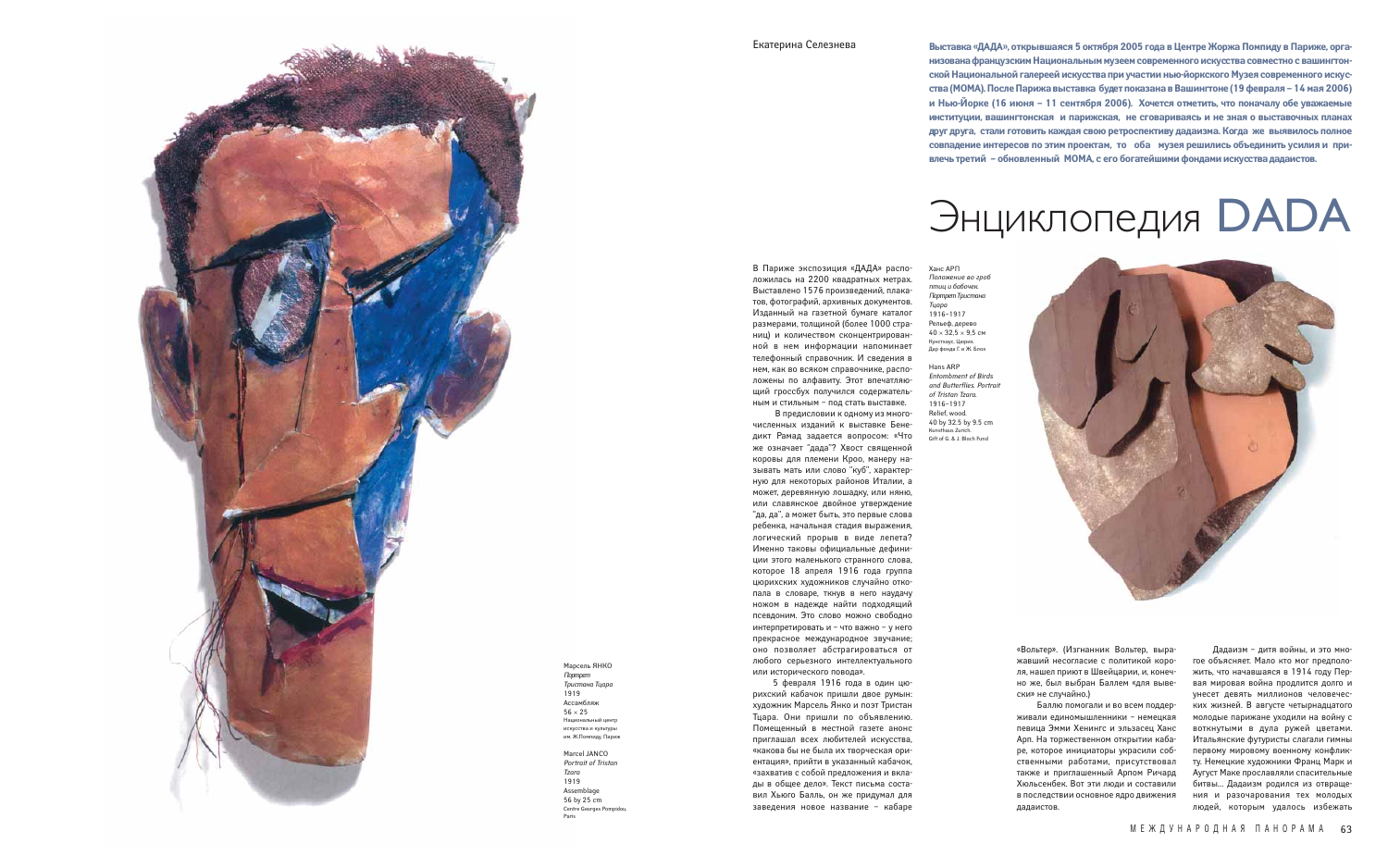**The Dada exhibition that opened on October 5 2005 in the Georges Pompidou Centre in Paris was** Yekaterina Selezneva **organized by the French National Museum of Modern Art together with the Washington National Gallery of Art and MoMA (Museum of Modern Art, New York). The exhibit will travel from Paris to Washington (February 19-May 14, 2006) and then to New York (June 16-September 11, 2006). Initially each of these institutions, both the Washington and Paris museums, started preparing a retrospective of the Dada movement independently. When the museums learned of their overlapping interests they decided to join forces and invite a third party – the newly renovated MoMA with its rich collection of Dada art.** 

Ханс АРП, Софи ТАУБЕР *Патетическая симметрия* 1916–1917 Вышивка. 76 × 65 Национальный цент искусства и культуры им. Ж.Помпиду, Париж

Hans ARP, Sophie TAUEBER *Pathetic Symmetry* 1916–1917 Embroidery 76 by 65 cm Centre Georges Pompidou, Paris

> provided shelter to poets, artists and actors of all kinds. Every evening modern dances and songs were performed there, plays were read aloud, and balalaika orchestras played their music. On Russian and French nights they read the poems of Max Jacob, texts by Turgenev and Chekhov, and proclaimed different manifestos. All of this made up a "common work of art" and personified ideas which were not that removed from those of Vasily Kandinsky. Except that the future supporters of Dada distorted them a bit by adding humour and disorder. Marcel Janco

claimed that Vladimir Ulyanov (Lenin), who lived nearby, was also a regular of the Cabaret Voltaire. Hermann Hesse and Carl Jung also lived in Zurich at that time. Gradually the founders of the new movement were joined by Viking Eggeling, Otto and Adia van Rees, Marcel Slodki, Pablo Picasso, Elie Nadelman, Sophie Taeuber and others.

Thus, the war was continuing and these artists were blaming it all on the intellectuals. They wanted to create elementary art that would look like a continuation of life. Abstraction is unsuitable. From Zurich they

of those young people who managed to avoid the "war mincing-machine", and thus did not become its cannon fodder. It is no accident that it started in neutral Zurich, an island of calm situated in the very centre of the war-town continent – Europe learning about the new technologies of destruction:

Big Bertha, gas, and the first air battles.



That was the reason why the spirit of nihilism, disillusion, even hatred and contempt for the impotence of the intelligentsia was so strong in the Cabaret Voltaire, as it became the "centre of the newest art" and

Ханс АРП *Часы*. 1924 Рельеф, крашеное дерево  $65.3 \times 56.8 \times 5$ Национальный центр искусства и культуры им. Ж.Помпиду, Париж

Hans ARP *The Clock*. 1924 Relief, painted wood 65.3 by 56.8 by 5 cm Centre Georges Pompidou, Paris

## The DADA Encyclopaedia

The Paris Dada exhibition includes 1,576 works, posters, photographs and archival documents, and the size and volume – over 1,000 pages – of the catalogue is equally impressive. As with any such reference book, the data is organized in alphabetical order.

This impressive ledger – much like the exhibition itself – is both informative and stylish. In a foreword to one of the many articles dedicated to the exhibition Benedicte Ramade asks: "What does Dada mean?



The tail of a sacred cow for the Kroo

tribe; a word used in certain parts of Italy for a mother or a cube, and an Italian infant's word for horse, as in gee-gee; a rocking horse; a nanny; a double affirmative in Slavic countries [da, da], and above all the first syllables uttered by many a baby, the primary phase of talking, and babbling as an assault on logic. These are some of the official definitions of this odd word adopted by a group of Zurich-based artists on 18 April 1916, found quiet by chance thrusting a knife-blade into a dictionary to find a pseudonym. A name that could be sufficiently freely interpreted to be thoroughly international, pushing any serious historical and intellectual reasons to one side." On February 5 1916 two Romanians

came into a Zurich pub: the artist Marcel Janco and the poet Tristan Tzara. They came following an announcement placed in a local newspaper inviting all art lovers, "whatever their artistic orientation", to come to the location "and bring their proposals and contribution to the common cause". The text of the letter was composed by Hugo Ball who also came up with a new name for the pub, the Cabaret Voltaire. (Like the members of the Dada group, Voltaire, exiled for openly disagreeing with the king's policy, found refuge in Switzerland, and it was certainly no accident that Ball chose him "for the sign").

Ball found help and assistance among his supporters: the German singer Emmy Henings and the Alsace-born Hans Arp. The official opening of the cabaret which the organizers decorated with their own works was also attended by Richard Huelsenbeck, who was invited there by Arp. Together they later became the core of the Dadaist movement.

The Dadaist movement was a phenomenon of war, a factor that explains much about it. Few could predict that from its beginning in 1914, World War I would last so long and cost nine million human lives. In August 1914 young Parisians left for war with flowers sticking out of their guns, while the Italian futurists composed hymns to the conflict. The German artists Franz Marc and August Macke glorified salutary battles. The Dada movement was born out of the disgust and disillusionment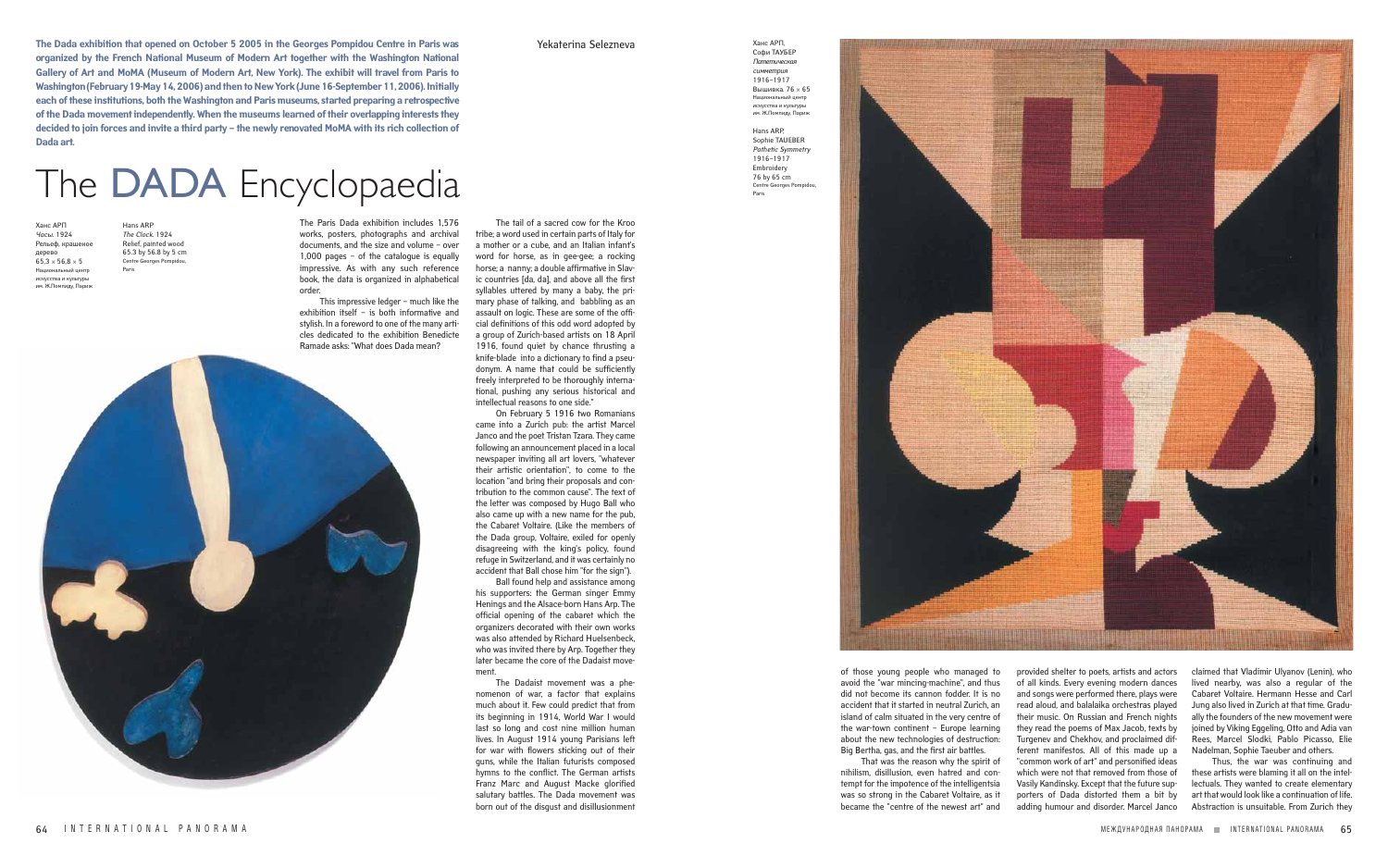launched a "signal of alarm of the mind over the depreciation of values". "We were beside ourselves with rage and grief at the sufferings and humiliation of mankind", Janco commented. That's why the Dadaists pointedly wanted nothing to do with the painting and literary traditions which they considered bourgeois. By denouncing war they also denounced good taste, sense and style. Order, rationality, and logic were unacceptable to them. Not visual art but literary works and performances that allowed for experiment, improvisation and eccentricity become the first expressive language of Dada supporters. The "anti-method" proposed by Tzara in 1920 eventually stuck as the absolute symbol of the majority of artistic practices:

> *Take a newspaper Take a pair of scissors Choose an article that's as long as you intend your poem to be Cut out the article Then carefully cut out each one of the words composing the article and put them all in a bag Shake gently Then take out each cut-out word, one after the other Copy them conscientiously in the order they left the bag The poem will be like you And there you are, an infinitely original writer with a delightful sensibility, even if misunderstood by common folk.*

In the 1910s the situation in Europe was becoming more and more restless and uneasy, with organized strikes and revolts, preparations for a revolution or coup. "There is a world of difference between the calm atmosphere of Switzerland and the way we sleep on a volcano here in Berlin," wrote Huelsenbeck on his return to Germany. In April 1918 a Dada club was organized in Berlin. Its members proclaimed a new manifesto every day. The club became more and more famous. Dadaists enjoyed provoking scandals to which the press gladly reacted. They turned into real anarchists, each with a nickname: Hausmann – "Dadasophe", Grosz – "Marshall" or "Propaganda", Heartfield – "Monteur Dada" [Dada Fitter], Johannes Baader – leader – "Oberdada". Much like the Zurich venture the Berlin Dada club didn't last long, partly because such bright individ-



должением жизни. Абстракция им подходит. Из Цюриха они запускают «сигнал тревоги разума против обесценивания ценностей». «Мы были вне себя от открывающихся нам страданий и от становящегося все более и более жалким человечества» (Янко). Именно поэтому дадаисты стремились демонстративно порвать с живописной и литературной традициями, казавшимися им буржуазными. Отвергая войну, они отвергают и хороший вкус, и смысл, и стиль. Порядок, рационализм, логика для них не приемлемы. Не изобразительное искусство, а допускающие эксперименты, импровизацию и эксцентризм литературные опусы и перформансы становятся первым выразительным языком дадаистов. «Антиметод», предложенный в 1920 году Тристаном Тцара в итоге так и остался константой большинства художественных практик:

*Выберите статью того размера который вы хотите придать вашей поэме Разрежьте статью Разрежьте затем осторожно слова*

*составляющие эту статью и сложите в мешок Затем мешок встряхните слегка Потом вынимайте каждый кусок, один за другим Осознанно переписывая в порядке, в котором они мешок покидают Поэма будет похожа на вас И вот уже вы писатель бесконечно оригинальный с чувствительностью приятной, пока что чуждый вульгарному.* 

Но не будем забегать вперед. В 1910 годы обстановка в Европе становится все более и более беспокойной и тревожной. То тут, то там вспыхивают забастовки, организуются восстания, готовятся революции и перевороты. «Есть разница между спокойным сидением в Швейцарии и тем, как мы тут в Берлине спим на вулкане», – пишет вернувшийся в Германию Хюльсенбек. В апреле 1918 года клуб дадаистов организован и в Берлине. Его члены что ни день провозглашают очередной манифест. Клуб приобретает все большую

«военной мясорубки», не стать пушечным мясом. Не случайно это произошло в нейтральном Цюрихе, островке спокойствия, расположенном в самом центре воюющей Европы – Европы, познающей новые технологии уничтожения людей: Большая Берта, газ, первые воздушные бои… Именно поэтому дух отрицания, разочарования, даже ненависти, презрение к бессилию интеллигенции витал над кабаре «Вольтер». Оно стало «центром самого нового искусства», приютом для поэтов, художников, актеров всех мастей. Каждый вечер там «давали» современные танцы и песни, на русских или французских вечерах читали пьесы, поэмы Макса Жакоба, тексты И.Тургенева и А.Чехова, слушали оркестры балалаечников. И, конечно же, провозглашали очередные манифесты. Все это вместе и составляло «всеобщее произведение искусства», воплощая идеи, которые не чужды были и Василию Кандинскому. Только будущие дадаисты их несколько исказили, добавив юмора и беспорядка. Марсель Янко утверждал, что в кабаре «Вольтер» частенько захаживал и живший неподалеку Владимир Ульянов (Ленин). В это же время в Цюрихе жили Герман Гессе и Карл Юнг. Постепенно к основателям нового движения присоединились Викинг Эггелинг, Отто и Адиа ван Риис, Марсель Слодки, Пабло Пикассо, Эли Надельман, Софи Тейбер и другие.

Итак, идет война и эти художники во всех грехах обвиняют интеллектуалов. Они хотят создавать элементарное искусство, которое выглядело бы про-



Макс ЭРНСТ *Без названия*. 1920 Коллаж на бумаге  $181 \times 241$ Музей соврем искусства, Нью-Йорк

Max ERNST *Untitled*. 1920 Collage on paper 18.1 by 24.1 cm Museum of Modern Art, New York

uals can never co-exist in a group. In 1920 Hausmann left "the Berlin group" and joined Kurt Shcwitters, founder and only member of the Dada union in Hannover. A group led by Max Ernst and Johannes Baader was actively working in Cologne during the same period. That, too, would not last much longer.

At the same time the Dada virus reached America and spread in New York. The New York Dadaists were softer: the war was too far away, and they were sexy and imaginative. The movement born in 1916 died in 1921 due to the departure of its leaders, Duchamp and Man Ray, to Paris. Many and various Dadaist journals were Ман РЕЙ *Без названия*. 1923 Фотография  $23,9 \times 29,9$ Коллекция Кристи

Man RAY *Untitled*. 1923 Rayography 23.9 by 29.9 cm The Christie's Collection





Франсис ПИКАБИА *Дрессировщик*. 1923 Холст, эмалевая краска  $250 \times 200$ Национальный центр искусства и культуры им. Ж.Помпиду, Париж

Francis PICABIA *Animal Tamer*. 1923 Enamel paint on canvas 250 by 200 cm Centre Georges Pompidou, Paris

> Георг ГРОС *Жертва общества. Вспомни о дяде Августе, несчастном изобретателе.* 1919 Холст, масло, карандаш, бумага, 5 пуговиц, наклеенных на холст  $44 \times 395$ Национальный центр искусства и культуры им. Ж.Помпиду, Париж

George GROSZ *Victim of the Society. Remember Uncle August, the Unhappy Invento*r. 1919 Oil, pencil, paper and five buttons pasted on canvas. 44 by 39,5 cm Centre Georges Pompidou, Paris



Георг ГРОС *Республиканский автомат*. 1920 Бумага, акварель, перо. 60 × 47,3 Музей совре искусства, Нью-Йорк

George GROSZ *Republican Automata*. 1920 Watercolor and pen on paper 60 by 47.3 cm Museum of Modern Art, New York